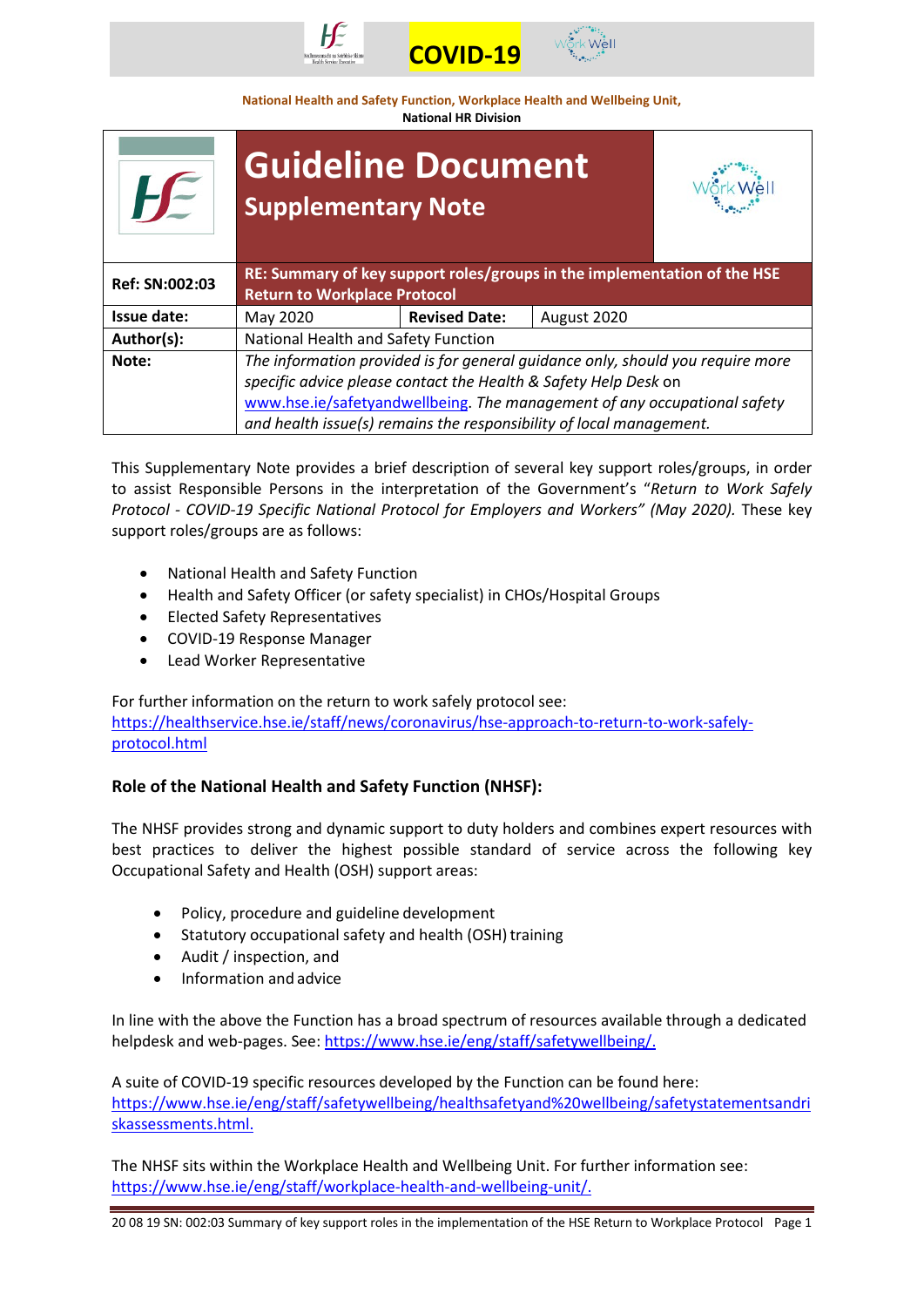



## **Role of the Health and Safety Officer (HSO):**

The role of the HSO or local safety officer is to promote a positive safety and health culture within their area of responsibility and assist management and duty holders in securing the effective implementation of the safety management system.

The Government Return to Work Protocol emphasises the important role competent safety specialists have to play in the effective implementation of changes to work activities and the implementation of infection, prevention and control measures in the workplace.

## **Role of Safety Representative as selected or elected under Section 25 of the Safety Health and Welfare at Work Act 2005 (2005 Act):**

The rights of the Safety Representative are set out in legislation. A clear process is in place for the appointment of Safety Representatives.

A Safety Representative may consult with, and make representations to, the employer on safety, health and welfare matters relating to the employees in the place of work. The employer must consider these representations, and act on them if necessary.

The intention of these consultations is to prevent accidents and ill-health, highlight problems, and identify means of overcoming them. Consultations are particularly important when changes are taking place, for example when a safety statement or safety and health plan is being drawn up, or new technology or work processes, including new substances, are being introduced. They also have a part to play in dealing with long-established work practices and hazards.

Note: A Safety Representative has rights and not duties under the 2005 Act.

For further information see our guidance at:

[https://www.hse.ie/eng/staff/safetywellbeing/healthsafetyand%20wellbeing/safetyconsultation.ht](https://www.hse.ie/eng/staff/safetywellbeing/healthsafetyand%20wellbeing/safetyconsultation.html) [ml](https://www.hse.ie/eng/staff/safetywellbeing/healthsafetyand%20wellbeing/safetyconsultation.html)

### **Role of the COVID-19 Response Manager:**

This role is suggested to assist sites and services in managing adherence to the Government Protocol. This will, in turn, help facilities and services ensure legal compliance, to discharge their duties under the Corporate and Local Safety Statements and, ultimately, help reduce the risk of the spread of COVID-19 in the workplace. The key roles of the COVID-19 Response Manager are as follows:

- 1. Oversee compliance with the requirements of the Return to Work Safely Protocol
- 2. Ensure areas of non-compliance are escalated to an agreed Senior Manager
- 3. Ensure an employee contact log is maintained
- 4. Ensure emergency plans and first aid procedures are reviewed and updated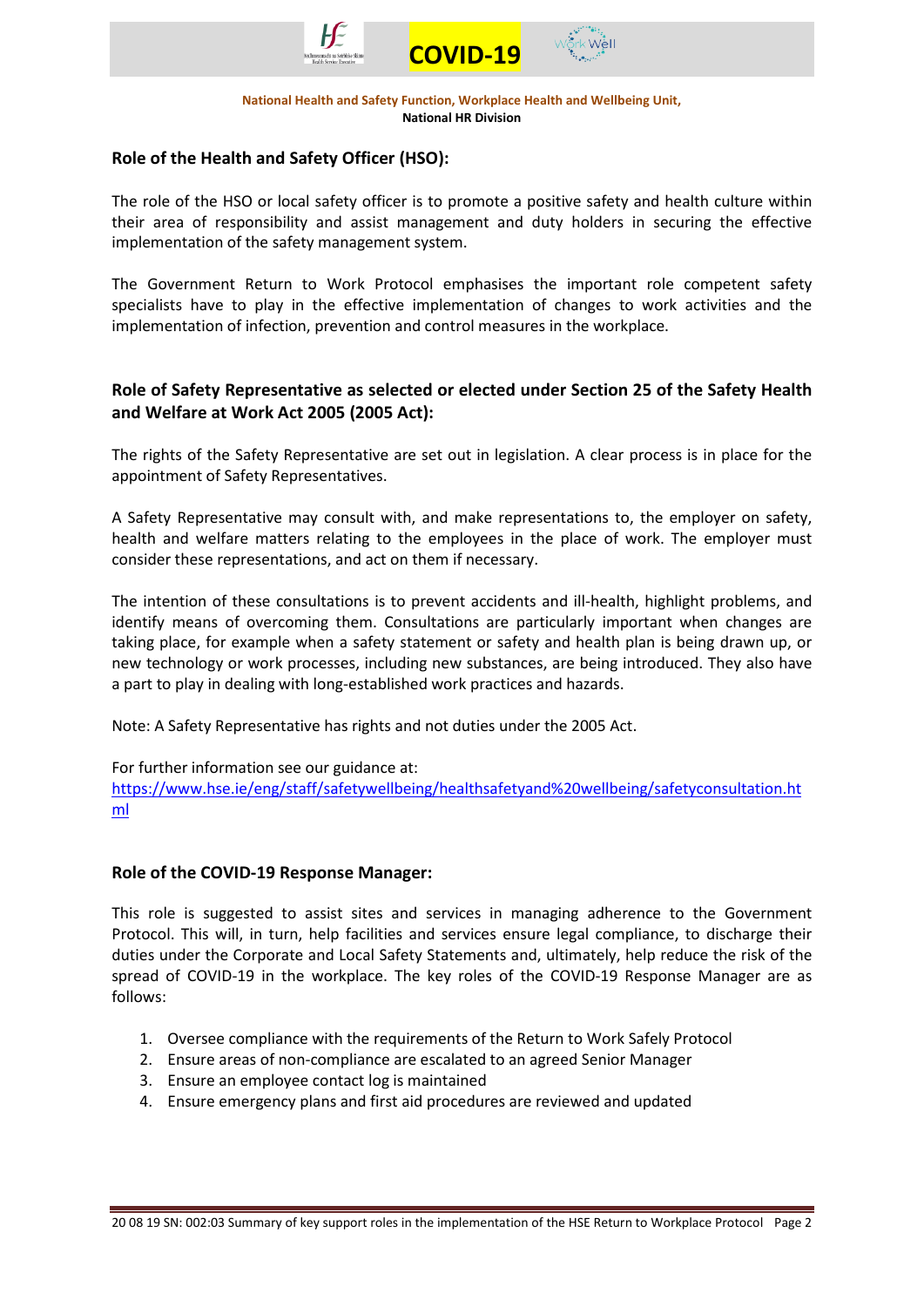



- 5. Appoint a Lead Worker Representative(s) (LWR) for each site *(Number(s) to be proportionate to the workplace[1](#page-2-0)[2](#page-2-1)*
- 6. Provide the LWR(s) with information and training in relation to their role
- 7. Ensure LWR(s) receives induction prior to their return to the workplace
- 8. Consult with the LWR(s) and Safety Representative(s) on the implementation of control measures
- 9. Agree a means of regular communication with the LWR(s)
- 10. Agree w[i](#page-4-0)th the LWR(s) the type and frequency of COVID-19 inspections<sup>1</sup>

See Annex 1 of this document for further information.

# **Role of the Lead Worker Representative (LWR):**

Lead Worker Representative is a new role described in the Government Return to Work Protocol. In summary the LWR is concerned with working collaboratively with the employer to assist in the implementation of measures and monitor adherence to the measures to prevent the spread of COVID -19. The LWR is charged with ensuring that COVID-19 measures are strictly adhered to in their place of work.

The key roles of the LWR are as follows:

- 1. Undertake the required training
- 2. Work collaboratively with the employer to ensure, so far as is reasonably practicable, the safety, health and welfare of employees in relation to COVID-19
- 3. Promote good hygiene practices such as washing hands regularly and maintaining good respiratory etiquette along with maintaining social distancing in accordance with public health advice
- 4. To assist in monitoring adherence, carry out inspections at a frequency and type agreed with the COVID- 19 Response Manager
- 5. Assist in keeping fellow employees up to date with the latest COVID-19 advice and promote good hygiene practices, good respiratory etiquette and social distancing in accordance with public health advice
- 6. Escalate areas of non-conformity to the COVID -19 Response Manager
- 7. Consult with fellow employees, raise their concerns and provide timely feedback
- 8. Share relevant information with the Safety Representative(s)

See Annex 2 of this document for further information.

<span id="page-2-1"></span>

<span id="page-2-0"></span> $1$  Consider factors such as size and number of premises, complexity, number of staff, geographical dispersal, nature of service, etc. (non-exhaustive)<br> $2^2$  This role may be assumed by existing Safety Reps by agreement

<sup>20 08 19</sup> SN: 002:03 Summary of key support roles in the implementation of the HSE Return to Workplace Protocol Page 3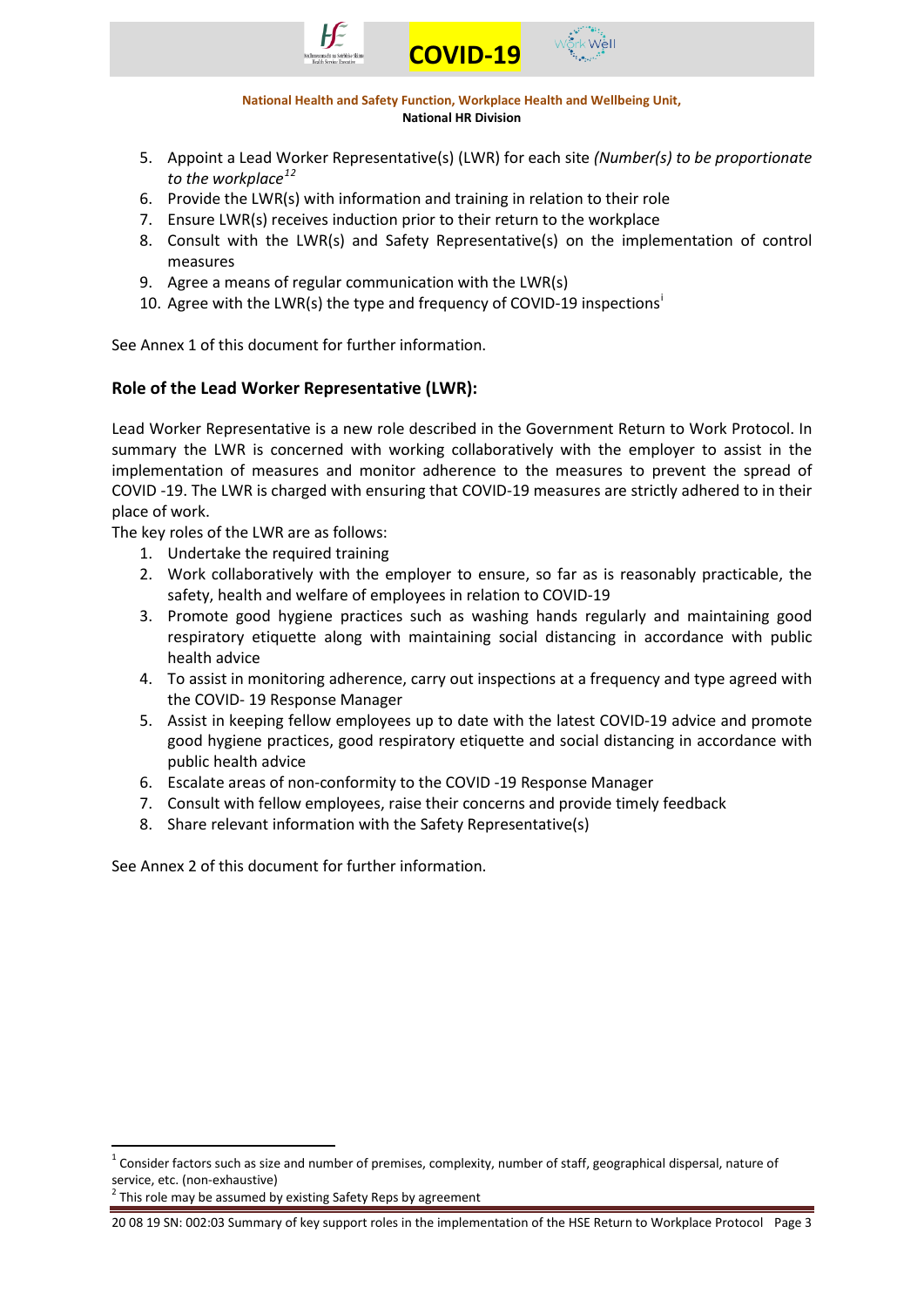



### **Annex 1**

### **Determination of the COVID-19 Response Manager:**

It is within the remit of the management of each site /service to determine who, at high level would be best placed to discharge the functions as set out above. It is not anticipated that the role would require specific safety qualifications – the key purposes of the role are governance, escalation, coordination and consultation. This person shall have the appropriate level of seniority and management skills and have sufficient time, capacity and access to resources (including information and training on COVID-19) to deliver on the functions of the role.

It is suggested that the COVID-19 Response Manager would be a member of the hospital/service management team<sup>[3](#page-3-0)</sup> with strong links (or part of) safety/risk committee as appropriate, would ideally be in a position to link with the emergency response team and infection control team (if available) and empowered to make LWR appointments.

In multi-occupancy sites it may be possible for the Site Management Team/Committee (or similar if available) to take on the roles and functions of the COVID-19 Response Manager if any one service/occupant represented is unwilling or unable to take on the role. In such cases it would be essential that the Team would meet regularly (suggested not less than weekly for the immediate term/RTW phase), that the role would become a specific standing prioritised agenda item for the Team/Committee, that the Chair of the meeting would ensure appropriate allocation of necessary actions and timely close-out of any such actions through regular updates and an option of escalation. Again this would rely on the Chair (and the Site Management Team/Committee) being of sufficient seniority to influence such action. It is noted that the Chair would not take on responsibility for the completion of remedial actions/tasks, Safety Legislation and site/service Safety Statement provides that responsibility would rest with the relevant responsible persons/management and staff.

<span id="page-3-0"></span>Where a workplace is shared by a number of services and there is no single management structure, appointment of the COVID-19 Response Manager will be by collective agreement and documented in the Site Safety Statement

<sup>20 08 19</sup> SN: 002:03 Summary of key support roles in the implementation of the HSE Return to Workplace Protocol Page 4